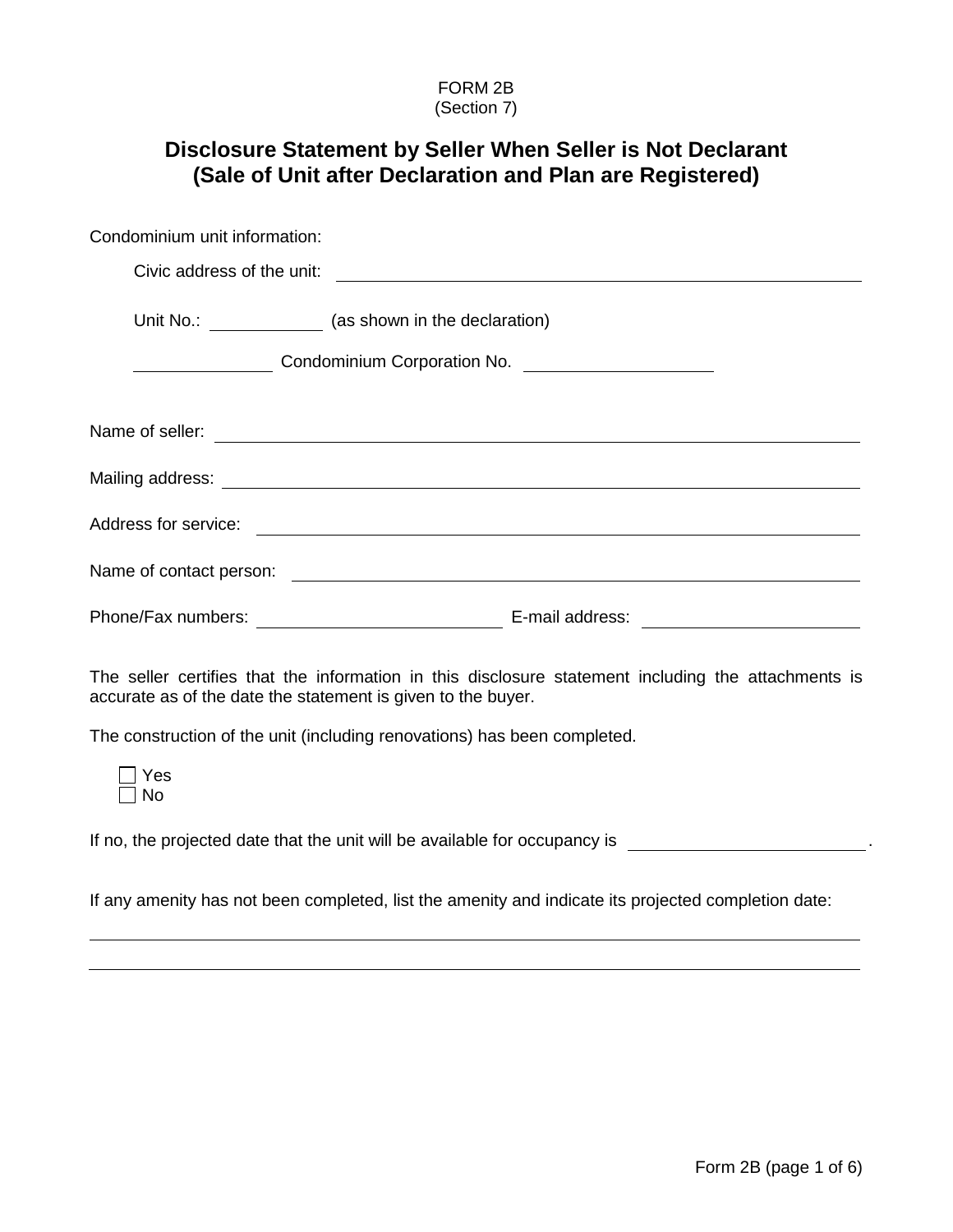The construction of the building on the bare land unit (including renovations) has been completed.

Yes  $\Box$  No

If no, the projected date that the building will be available for occupancy is .

The unit owner has or will have the use of  $\rule{1em}{0.15mm}$  parking spaces at the following location(s):

List any parts of the common elements that the unit owner is not or will not be entitled to use:

List any improvements to the unit or the common elements that the unit owner is or will be responsible for maintaining:

| The unit owner's percentage share of the common expenses is                                      | %.  |
|--------------------------------------------------------------------------------------------------|-----|
| The unit owner's current contribution to common expenses is \$                                   | per |
| The unit owner's current contribution to reserve fund is \$                                      | per |
| A reserve fund study has been done.                                                              |     |
| Yes, and a copy of the most recent study or summary or any updates to either is attached.<br>No. |     |

The unit owner's percentage share of voting rights is  $\%$ .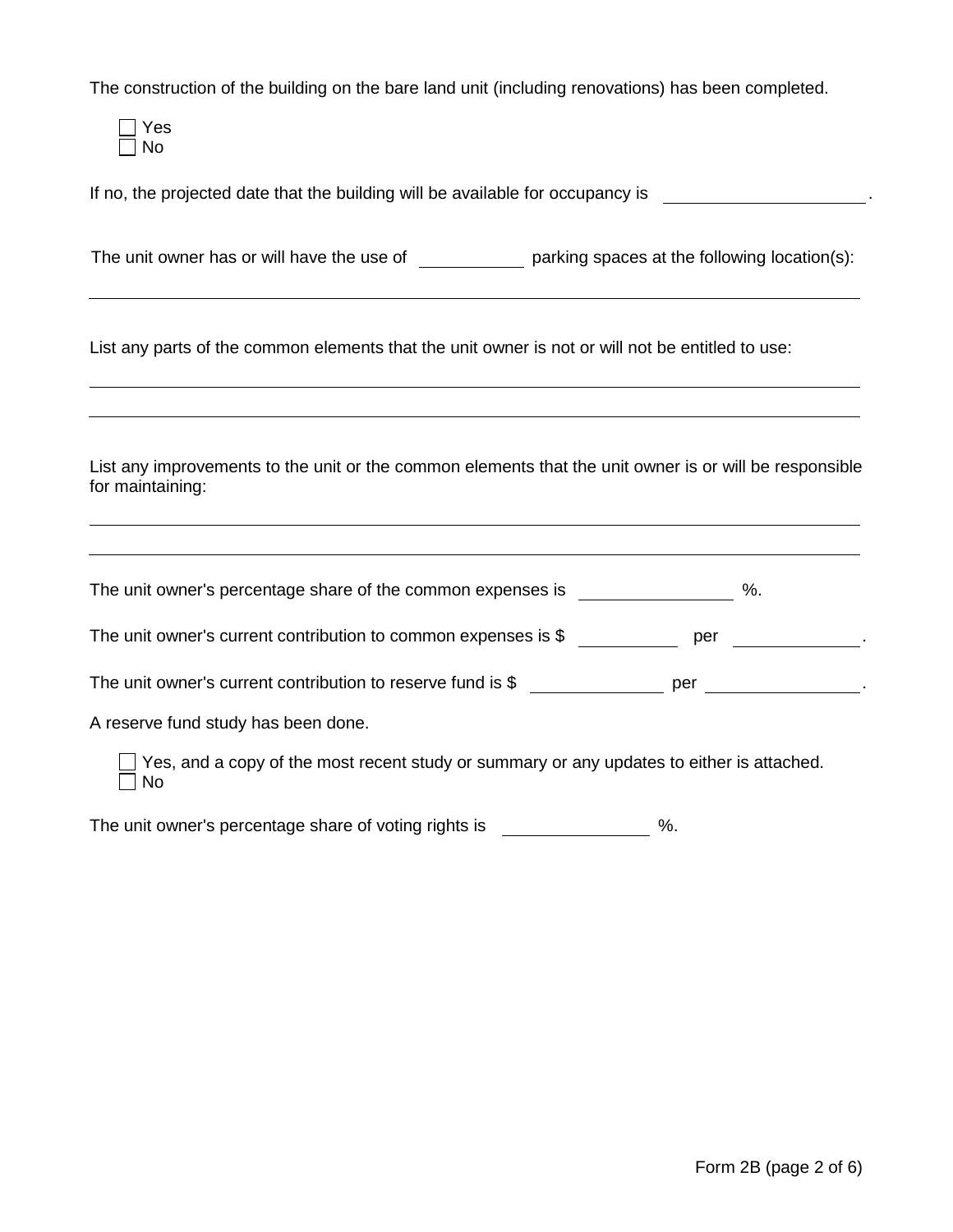Select whichever of the following is applicable before signing this disclosure statement:

 $\Box$  I am the seller.

 $\Box$  I have the authority to sign this disclosure statement on behalf of the seller.

signature of seller or authorized individual date

(print name and title of person who signed)

The following information is attached:

- The unit is subject to a **residential tenancy agreement** or a **commercial lease**. See Schedule A for additional information.
- The condominium corporation has asked unit owners for **written consent about a specified matter(s)**. See Schedule B for additional information.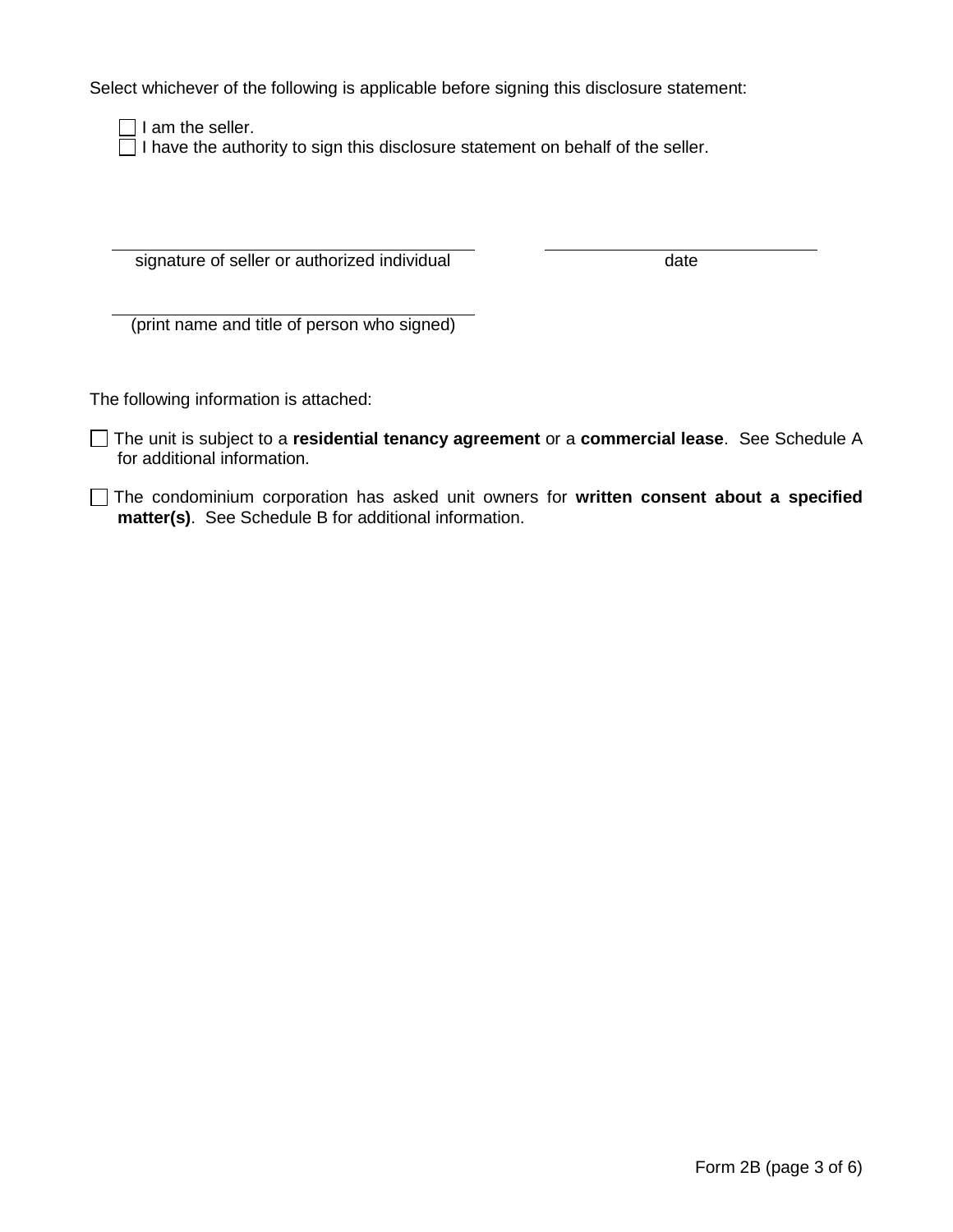## *Schedule A — Residential Tenancy Agreements and Commercial Leases*

| Condominium unit information:                                                                                                                                                                                                                                                |
|------------------------------------------------------------------------------------------------------------------------------------------------------------------------------------------------------------------------------------------------------------------------------|
| Civic address of the unit:                                                                                                                                                                                                                                                   |
| Unit No.: _______________ (as shown in the declaration)                                                                                                                                                                                                                      |
| <b>Condominium Corporation No.</b>                                                                                                                                                                                                                                           |
| <b>Residential Tenancy Agreement</b>                                                                                                                                                                                                                                         |
| The unit is occupied by a tenant under a residential tenancy agreement.                                                                                                                                                                                                      |
| Yes<br><b>No</b>                                                                                                                                                                                                                                                             |
| If yes, the tenancy agreement is                                                                                                                                                                                                                                             |
| $\Box$ periodic (e.g., month-to-month)                                                                                                                                                                                                                                       |
| The monthly rent payable under the tenancy agreement is \$ ______________________                                                                                                                                                                                            |
| The tenant has the right to continue to occupy the rental unit under subsection 30(1) of The<br>Condominium Act.                                                                                                                                                             |
| Yes<br><b>No</b>                                                                                                                                                                                                                                                             |
| time the tenant will be entitled to continue to occupy the rental unit is<br>the contract of the contract of the contract of the contract of the contract of                                                                                                                 |
| The unit was previously occupied by a tenant who currently has a right of first refusal to re-rent the<br>unit.                                                                                                                                                              |
| Yes<br>No                                                                                                                                                                                                                                                                    |
| If yes, the date the tenancy began was<br>and the approximate length of<br>time the holder of the right of first refusal who exercises that right would be entitled to occupy the rental<br>unit under subsection 30(2) of The Condominium Act is __________________________ |

The monthly rent, if known, that would be payable if the right is exercised is \$ \_\_\_\_\_\_\_\_\_\_\_\_\_\_.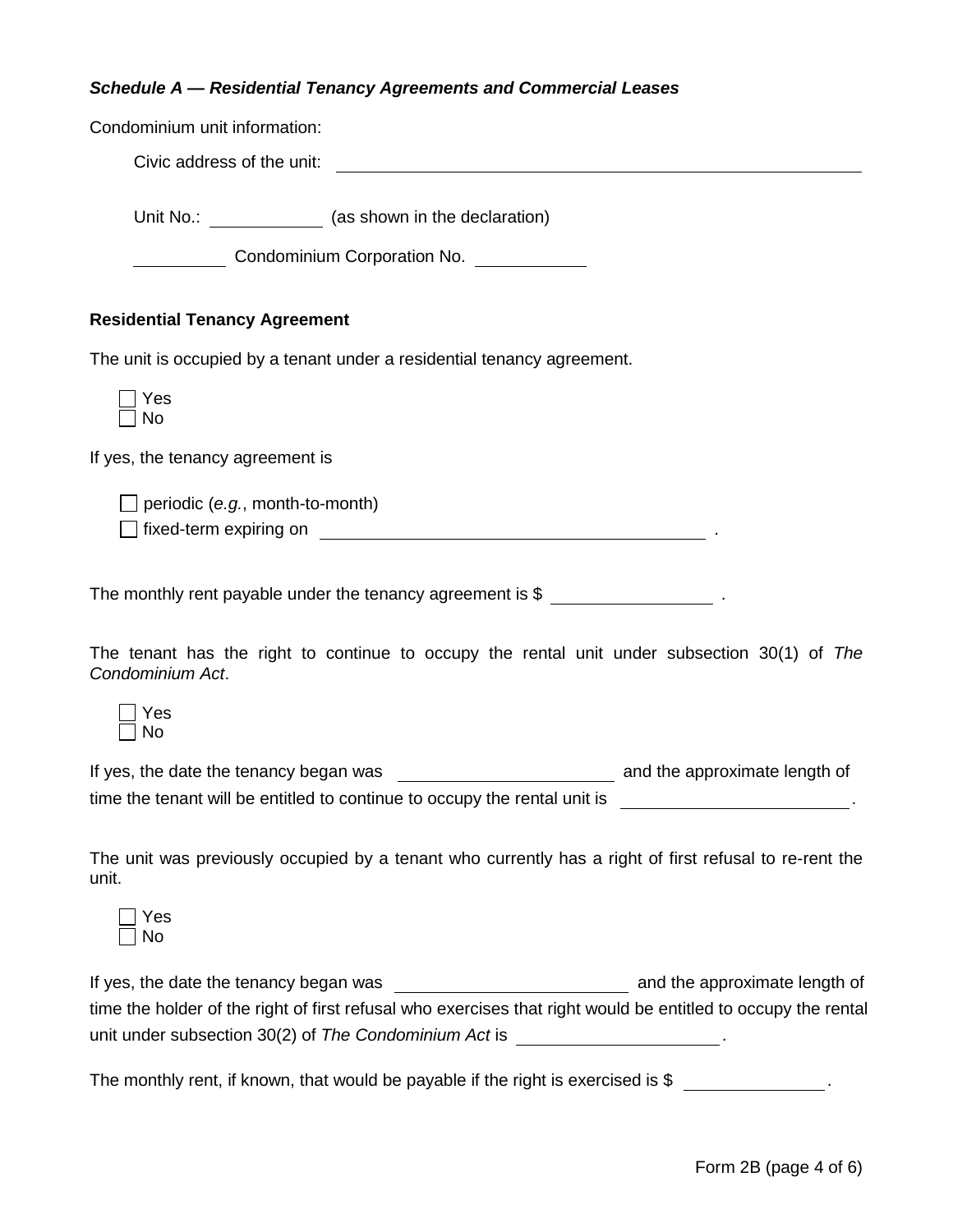## **Commercial Lease**

The unit is subject to a commercial lease.



If yes, give details of the lease, including the name of lessee, amount of rent payable, term of the lease and any right of renewal:

signature of seller or authorized individual date

(print name and title of person who signed)